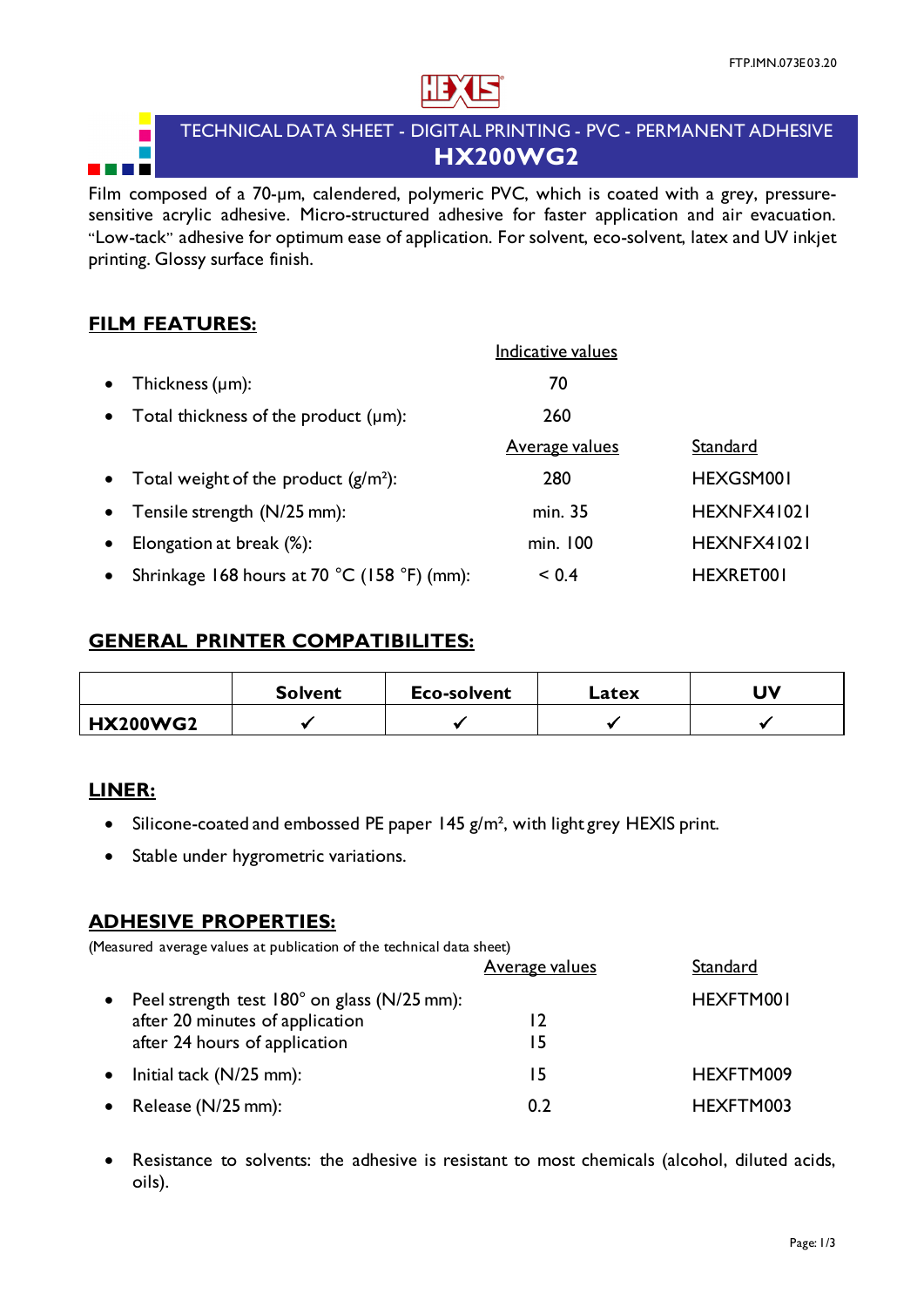#### **ADHESIVE:**

- "Low-tack", solvent-based, grey acrylic adhesive.
- Structured adhesive for faster application and air evacuation.
- Immediate and permanent adhesion, optimal after 24 hours of contact.

### **USER**'**S INSTRUCTIONS:**

- Touch-dry after less than 10 minutes depending on printer used.
- Recommended application temperature:  $+20$  to  $+25$  °C ( $+68$  °F to  $+77$  °F).
- Operating temperature range (outdoors): -40 °C to +90 °C (-40 °F to +194 °F).
- Dry application.

*It is mandatory to use the so-called "dry" application method with the HX200WG2 film, due to its HEX'PRESS liner. This technology means you can easily reposition the film on the substrate during application, while not excluding the squeegeeing step for optimal adhesion of the film to the substrate.* 

- Adhesion to glass, steel, aluminium, PVC, melamine, etc. except grain substrates or substrates coated with acrylic paint.
- In the case of an already painted substrate, self-adhesive media must only be applied to undamaged original paintwork. If the paintwork is not original and/or damaged, the application and the removal are at the judgement and risk of the installer.

# **OPERATING RECOMMENDATIONS:**

- For all coatings, optimal drying time for the inks is 24 hours minimum.
- The surface finish of your printing may be modified/improved/protected by a judicious choice of laminating films V750 or PC500. For UV printing, protect with the laminating film VCR750.
- For more information on the application method of HX200WG2, please refer to its Application Guide on the "Professionals" pages, category "Digital printing media" on our website www.hexis-graphics.com.

# **STORAGE:**

Shelf life (before application):

The shelf life of this film is 1 year when stored unopened in its original packaging at a temperature ranging from  $+15 \degree C$  to  $+25 \degree C$  (+59  $\degree F$  to  $+77 \degree F$ ) with relative humidity between 30 % and 70 %.